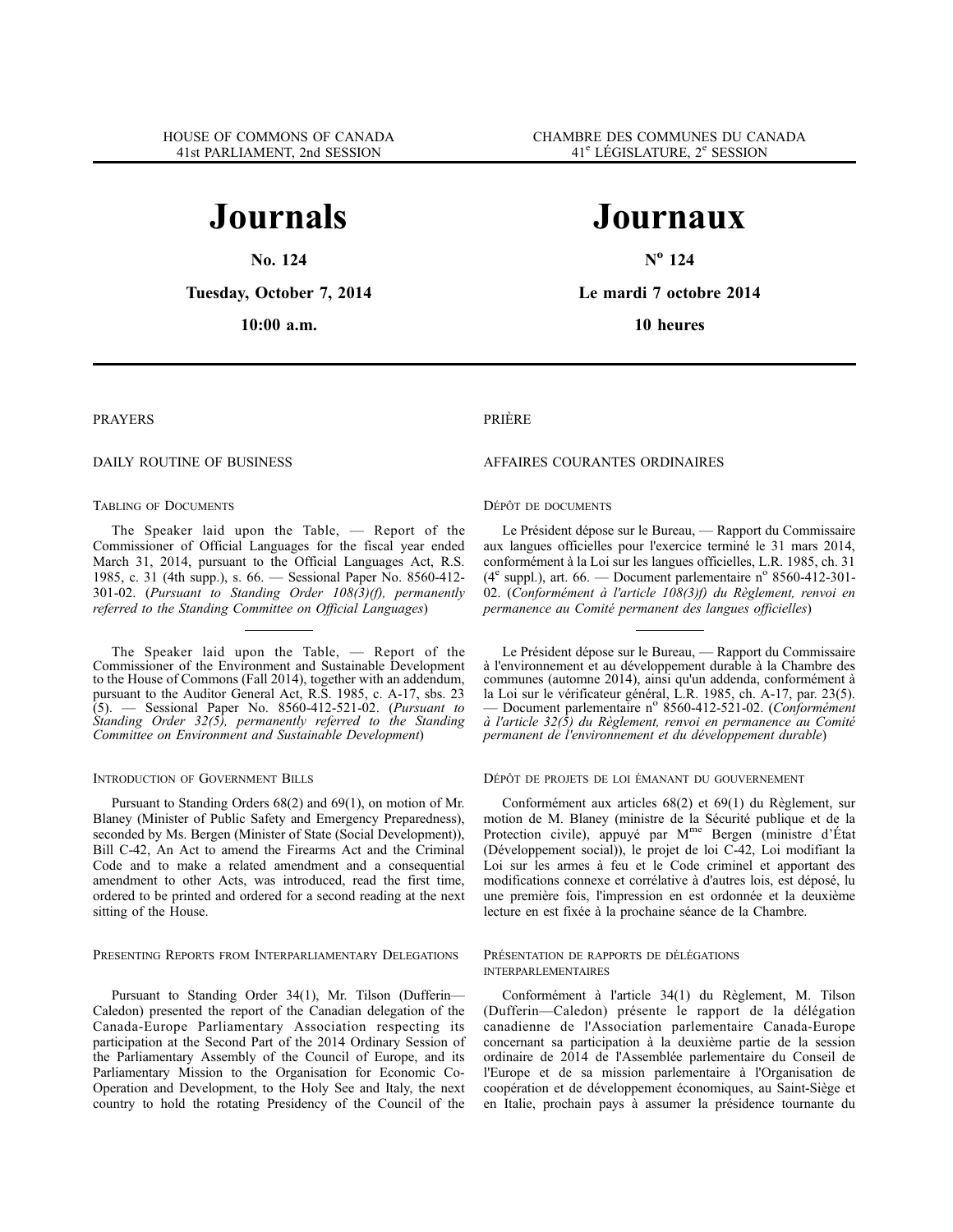European Union, held in Strasbourg and Paris, France, and Vatican and Rome, Italy, from April 7 to 16, 2014. — Sessional Paper No. 8565-412-51-06.

#### INTRODUCTION OF PRIVATE MEMBERS' BILLS

Pursuant to Standing Orders 68(2) and 69(1), on motion of Mr. Stewart (Burnaby—Douglas), seconded by Mr. Julian (Burnaby— New Westminster), Bill C-631, An Act to amend the Navigation Protection Act (Burnaby Lake, Deer Lake and Brunette River), was introduced, read the first time, ordered to be printed and ordered for a second reading at the next sitting of the House.

#### PRESENTING PETITIONS

Pursuant to Standing Order 36, petitions certified correct by the Clerk of Petitions were presented as follows:

— by Mr. Gravelle (Nickel Belt), one concerning health care services (No. 412-4214);

— by Mr. Thibeault (Sudbury), one concerning health care services (No. 412-4215);

— by Mr. Albrecht (Kitchener—Conestoga), one concerning the Criminal Code of Canada (No. 412-4216);

— by Mr. Kellway (Beaches—East York), seventeen concerning Bangladesh (Nos. 412-4217 to 412-4233);

— by Ms. May (Saanich—Gulf Islands), one concerning cruelty to animals (No. 412-4234) and one concerning the Canadian Broadcasting Corporation (No. 412-4235);

— by Ms. Boivin (Gatineau), one concerning the Canada Post Corporation (No. 412-4236).

## GOVERNMENT ORDERS

Pursuant to Standing Order 57, Mr. Van Loan (Leader of the Government in the House of Commons), seconded by Mr. Baird (Minister of Foreign Affairs), moved, — That, in relation to the consideration of Government Business No. 13, the debate not be further adjourned.

Pursuant to Standing Order 67.1, the House proceeded to the question period regarding the moving of the closure motion.

The question was put on the motion and it was agreed to on the following division:

## Conseil de l'Union européenne, tenues à Strasbourg et Paris (France) et au Saint-Siège et à Rome (Italie) du 7 au 16 avril 2014. — Document parlementaire  $n^{\circ}$  8565-412-51-06.

#### DÉPÔT DE PROJETS DE LOI ÉMANANT DES DÉPUTÉS

Conformément aux articles 68(2) et 69(1) du Règlement, sur motion de M. Stewart (Burnaby—Douglas), appuyé par M. Julian (Burnaby—New Westminster), le projet de loi C-631, Loi modifiant la Loi sur la protection de la navigation (lac Burnaby, lac Deer et rivière Brunette), est déposé, lu une première fois, l'impression en est ordonnée et la deuxième lecture en est fixée à la prochaine séance de la Chambre.

#### PRÉSENTATION DE PÉTITIONS

Conformément à l'article 36 du Règlement, des pétitions certifiées correctes par le greffier des pétitions sont présentées :

— par M. Gravelle (Nickel Belt), une au sujet des services de santé  $(n^{o} 412 - 4214);$ 

— par M. Thibeault (Sudbury), une au sujet des services de santé  $(n^{o}$  412-4215);

— par M. Albrecht (Kitchener—Conestoga), une au sujet du Code criminel du Canada (nº 412-4216);

— par M. Kellway (Beaches—East York), dix-sept au sujet du Bangladesh (n<sup>os</sup> 412-4217 à 412-4233);

— par Mme May (Saanich—Gulf Islands), une au sujet de la cruauté envers les animaux  $(n^{\circ} 412-4234)$  et une au sujet de la Société Radio-Canada (nº 412-4235);

par M<sup>me</sup> Boivin (Gatineau), une au sujet de la Société canadienne des postes ( $n^{\circ}$  412-4236).

## ORDRES ÉMANANT DU GOUVERNEMENT

Conformément à l'article 57 du Règlement, M. Van Loan (leader du gouvernement à la Chambre des communes), appuyé par M. Baird (ministre des Affaires étrangères), propose, — Que, relativement à l'étude de l'Affaire émanant du gouvernement n<sup>o</sup> 13, le débat ne soit plus ajourné.

Conformément à l'article 67.1 du Règlement, la Chambre procède à la période de questions relative à la présentation de la motion de clôture.

La motion, mise aux voix, est agréée par le vote suivant :

POUR : 154, CONTRE : 122

(Division No.  $250$  — Vote n<sup>o</sup> 250)

YEAS — POUR

## YEAS: 154, NAYS: 122

Allison Ambler Ambrose Anders Anderson Armstrong Armstrong Aspin Baird

Barlow Bateman Bateman Benoit Benoit Bergen

Albas Albrecht Alexander Allen (Tobique—Mactaquac)

Ablonczy Adams Adler Aglukkaq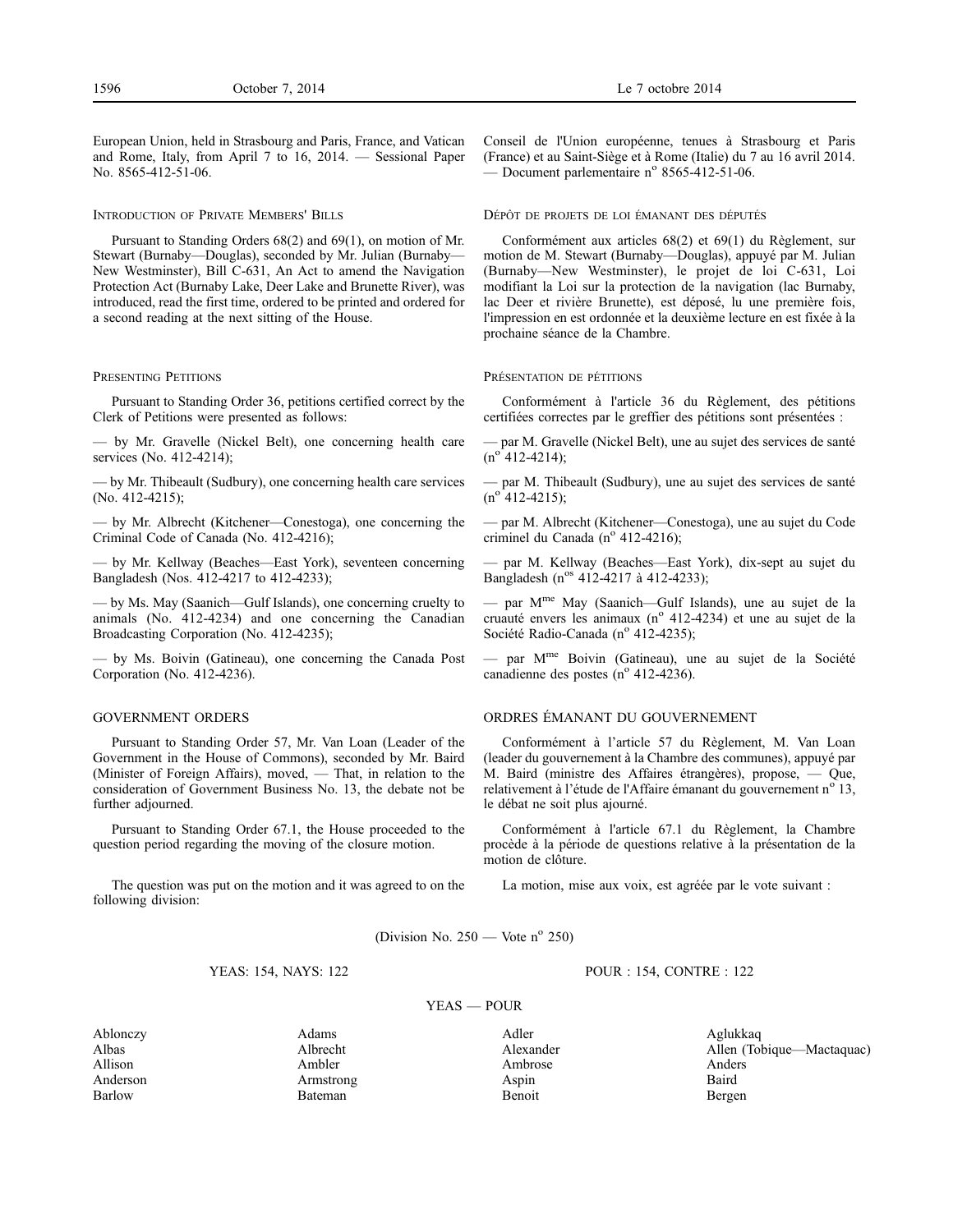| Bernier                                    | Bezan                                 | Blaney                                         | <b>Block</b> |
|--------------------------------------------|---------------------------------------|------------------------------------------------|--------------|
| Boughen                                    | <b>Braid</b>                          | Breitkreuz                                     | Brown (Lee   |
| Brown (Newmarket-Aurora)                   | Brown (Barrie)                        | <b>Bruinooge</b>                               | Butt         |
| Calandra                                   | Calkins                               | Cannan                                         | Carmichael   |
| Carrie                                     | Chisu                                 | Chong                                          | Clarke       |
| Clement                                    | Crockatt                              | Daniel                                         | Davidson     |
| Dechert                                    | Dreeshen                              | Duncan (Vancouver Island North)                | Dykstra      |
| Falk                                       | Fantino                               | Fast                                           | Findlay (D   |
| Finley (Haldimand—Norfolk)                 | Fletcher                              | Galipeau                                       | Gallant      |
| Gill                                       | Glover                                | Goguen                                         | Goldring     |
| Goodyear                                   | Gosal                                 | Gourde                                         | Grewal       |
| Harper                                     | Harris (Cariboo—Prince George)        | Hawn                                           | Hayes        |
| Hillyer                                    | Hoback                                | Holder                                         | James        |
| Kamp (Pitt Meadows—Maple<br>Ridge—Mission) | Keddy (South Shore—St.<br>Margaret's) | Kenney (Calgary Southeast)                     | Kent         |
| Kerr                                       | Komarnicki                            | Kramp (Prince Edward—Hastings) Lake            |              |
| Lauzon                                     | Lebel                                 | Leef                                           | Leitch       |
| Lemieux                                    | Leung                                 | Lizon                                          | Lobb         |
| Lukiwski                                   | Lunney                                | MacKay (Central Nova)                          | MacKenzie    |
| Maguire                                    | Mayes                                 | McColeman                                      | McLeod       |
| Menegakis                                  | Miller                                | Moore (Port Moody—Westwood<br>-Port Coquitlam) | Moore (Fur   |
| Nicholson                                  | Norlock                               | Obhrai                                         | Oliver       |
| O'Neill Gordon                             | Opitz                                 | O'Toole                                        | Paradis      |
| Payne                                      | Poilievre                             | Rajotte                                        | Reid         |
| Rempel                                     | Richards                              | Rickford                                       | Ritz         |
| Saxton                                     | Schellenberger                        | Seeback                                        | Shea         |
| Shipley                                    | Shory                                 | Smith                                          | Sopuck       |
| Sorenson                                   | Stanton                               | Storseth                                       | Strahl       |
| Sweet                                      | Tilson                                | Toet                                           | <b>Trost</b> |

Weston (Saint John) Wilks Williamson Williamson Wong (Oakville) Weston Williamson Wong (Oakville)

Keddy (South Shore—St. Margaret's)<br>Komarnicki

 $Zimmer - 154$ 

Dechen Duncan (Vancouver Island North) Dykstra<br>Fantino Fast Findlay Harris (Cariboo—Prince George) Hawn Hayes Kenney (Calgary Southeast) Kent Komarnicki Kramp (Prince Edward—Hastings) Lake<br>Lebel Leef Leitcl Miller Moore (Port Moody—Westwood —Port Coquitlam) Schellenberger Seeback Shea Shear Seeback Shea Shear Shear Shear Shear Shear Shear Shear Shear Shear Shear Shear Shear Shear Shear Shear Shear Shear Shear Shear Shear Shear Shear Shear Shear Shear Shear Shear Shear Shear S Sweet Trison Tilson Toet Trost Trost Trottier and Truppe Truppe Uppal Uppal Valcourt Van Kesteren Van Loan Vellacott Wallace

Braid Breitkreuz Brown (Leeds—Grenville) Brown (Barrie) Bruinooge Butt<br>
Calkins Cannan Carmichael Findlay (Delta-Richmond East) Lunney MacKay (Central Nova) MacKenzie<br>MacColeman McColeman McLeod Moore (Fundy Royal) Warawa Warkentin Watson Weston (West Vancouver— Sunshine Coast—Sea to Sky Country)<br>Wong Woodworth Yelich Young (Oakville) Young (Vancouver South)<br>
Young (Vancouver South) Young (Vancouver South)

# NAYS — CONTRE

| Andrews                 | Angus          | Ashton                         | Atamanenko                   |
|-------------------------|----------------|--------------------------------|------------------------------|
| Aubin                   | Ayala          | Bellavance                     | Bennett                      |
| Benskin                 | Bevington      | Blanchette                     | Boivin                       |
| Boutin-Sweet            | Brahmi         | <b>Brison</b>                  | <b>Brosseau</b>              |
| Byrne                   | Caron          | Casey                          | Cash                         |
| Chan                    | Chicoine       | Chisholm                       | Choquette                    |
| Christopherson          | Cleary         | Comartin                       | Côté                         |
| Crowder                 | Cullen         | Cuzner                         | Davies (Vancouver Kingsway)  |
| Davies (Vancouver East) | Day            | Dewar                          | Dionne Labelle               |
| Dubé                    | <b>Dubourg</b> | Duncan (Etobicoke North)       | Duncan (Edmonton—Strathcona) |
| Dusseault               | Easter         | Eyking                         | Foote                        |
| Freeland                | Freeman        | Fry                            | Garneau                      |
| Garrison                | Genest         | Giguère                        | Goodale                      |
| Gravelle                | Groguhé        | Harris (Scarborough Southwest) | Harris (St. John's East)     |
| Hsu                     | Hughes         | Hyer                           | Jacob                        |
| Jones                   | Julian         | Kellway                        | Lamoureux                    |
| Lapointe                | Larose         | Latendresse                    | Laverdière                   |
| LeBlanc (Beauséjour)    | Leslie         | Liu                            | Mai                          |
| Marston                 | Martin         | Masse                          | Mathyssen                    |
| May                     | McCallum       | McGuinty                       | McKay (Scarborough—          |
|                         |                |                                | Guildwood)                   |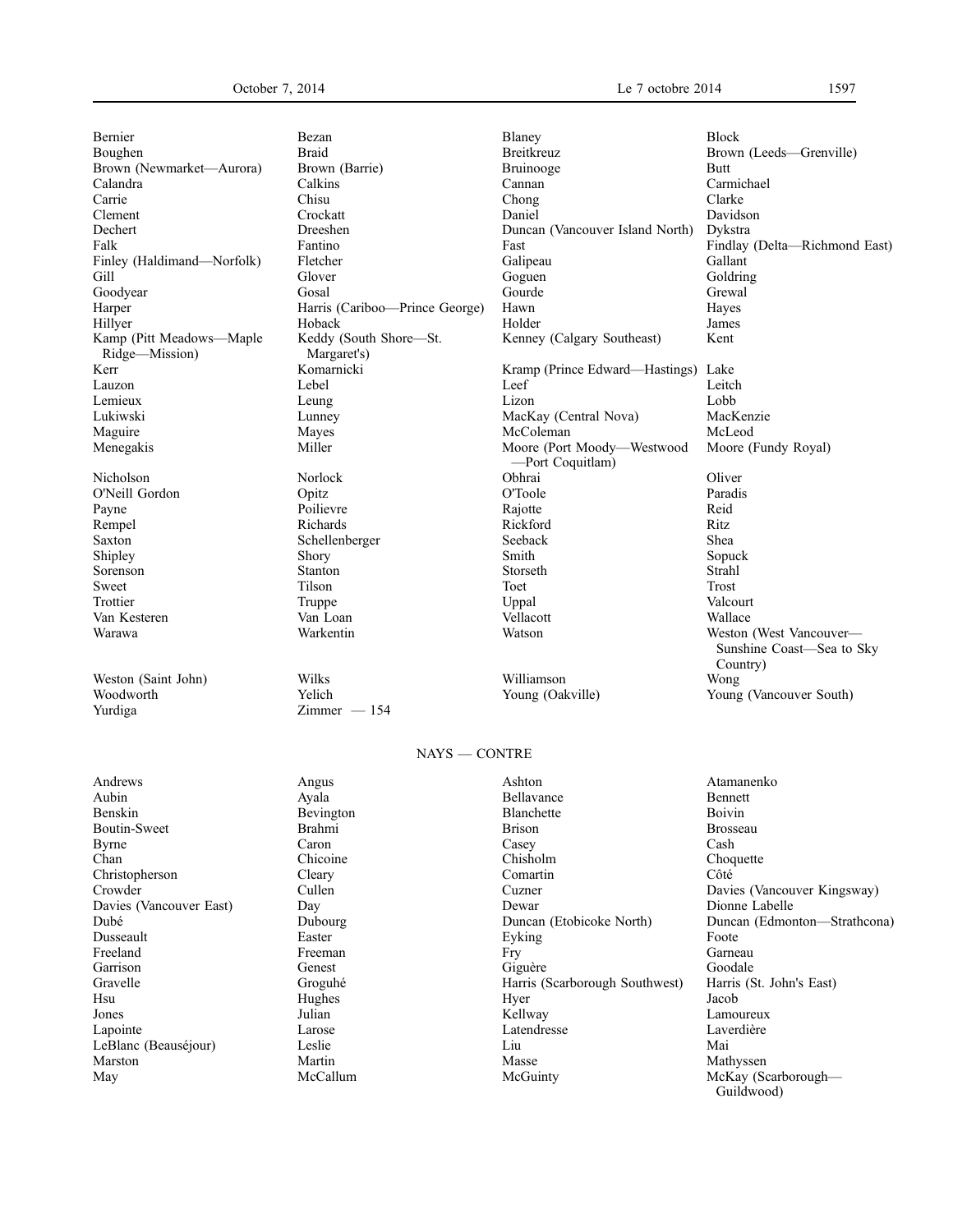| Michaud                     | Moore (Abitibi—Témiscamingue) Morin (Chicoutimi—Le Fjord) |                           | Morin (Notre-Dame-de-Grâce—<br>Lachine) |
|-----------------------------|-----------------------------------------------------------|---------------------------|-----------------------------------------|
|                             |                                                           |                           |                                         |
| Morin (Laurentides—Labelle) | Morin (Saint-Hyacinthe-Bagot)                             | Mourani                   | Mulcair                                 |
| Murray                      | Nantel                                                    | Nash                      | Nunez-Melo                              |
| Pacetti                     | Papillon                                                  | Péclet                    | Perreault                               |
| Plamondon                   | Rankin                                                    | Rathgeber                 | Ravignat                                |
| Raynault                    | Regan                                                     | Rousseau                  | Saganash                                |
| Sandhu                      | Scarpaleggia                                              | Scott                     | Sellah                                  |
| Sgro                        | Simms (Bonavista—Gander—<br>Grand Falls—Windsor)          | Sims (Newton—North Delta) | Sitsabaiesan                            |
| St-Denis                    | Stewart                                                   | Sullivan                  | Thibeault                               |
| Toone                       | Tremblay                                                  | Trudeau                   | Turmel                                  |
| Valeriote                   | Vaughan $-122$                                            |                           |                                         |

## PAIRED — PAIRÉS

#### Nil—Aucun

The House resumed consideration of the motion of Mr. Baird (Minister of Foreign Affairs), seconded by Mr. Nicholson (Minister of National Defence), — That this House (i) recognise that the leadership of the terrorist group known as the Islamic State of Iraq and the Levant (ISIL) has called on its members to target Canada and Canadians at home and abroad, (ii) further recognise the clear and direct threat that ISIL poses to the people of the region, including members of vulnerable religious and ethnic minority groups who have been subjected to a sustained campaign of brutal sexual violence, murder, and barbaric intimidation by ISIL, (iii) accept that, unless confronted with strong and direct force, the threat ISIL poses to international peace and security, including to Canadian communities, will continue to grow, (iv) affirm Canada's desire, consistent with Canadian values and interests, to protect the vulnerable and innocent civilians of the region, including through urgent humanitarian assistance, (v) acknowledge the request from the Government of Iraq for military support against ISIL from members of the international community, including from the Government of Canada, (vi) further acknowledge the participation of Canada's friends and allies, including numerous countries of the Middle East, in the broad international coalition committed to the fight against ISIL, (vii) note that the United Nations Security Council has become seized of the threat posed by international terrorism with the unanimous passage of United Nations Security Council Resolution 2178, and, accordingly: (*a*) support the Government's decision to contribute Canadian military assets to the fight against ISIL, and terrorists allied with ISIL, including air strike capability for a period of up to six months; (*b*) note that the Government of Canada will not deploy troops in ground combat operations; and (*c*) continue to offer its resolute and wholehearted support to the brave men and women of the Canadian Armed Forces who stand on guard for all of us; (*Government Business No. 13*)

And of the amendment of Mr. Mulcair (Leader of the Opposition), seconded by Mr. Dewar (Ottawa Centre), — That Government Business No. 13 be amended:

(*a*) by replacing clause (iii) with the following:

La Chambre reprend l'étude de la motion de M. Baird (ministre des Affaires étrangères), appuyé par M. Nicholson (ministre de la Défense nationale), — Que la Chambre (i) reconnaisse que le chef du groupe terroriste connu sous le nom d'État islamique de l'Irak et du Levant (EIIL) a demandé à ses membres de cibler le Canada et les Canadiens au pays et à l'étranger, (ii) reconnaisse, en outre, la menace claire et directe que l'EIIL présente pour les gens de la région, y compris les membres des minorités religieuses et ethniques vulnérables qui sont victimes d'une campagne soutenue de violence sexuelle brutale, de meurtre et d'intimidation barbare de la part de l'EIIL, (iii) accepte que, sans le déploiement d'une force puissante et directe, la menace que représente l'EIIL pour la paix et la sécurité internationales, y compris pour les communautés canadiennes, continuera de croître, (iv) affirme la volonté du Canada, conformément aux valeurs et aux intérêts du pays, à protéger les civils vulnérables et innocents de la région, y compris au moyen d'aide humanitaire d'urgence, (v) reconnaisse que le gouvernement irakien demande à la communauté internationale, y compris au gouvernement du Canada, de fournir un soutien militaire pour lutter contre l'EIIL, (vi) reconnaisse, en outre, la participation des amis et alliés du Canada, dont de nombreux pays du Moyen-Orient, à la vaste coalition internationale engagée à la lutte contre l'EIIL, (vii) note que le Conseil de sécurité des Nations Unies est maintenant saisi de la menace que constitue le terrorisme international avec l'adoption à l'unanimité de la Résolution 2178 du Conseil de sécurité des Nations Unies, et, par conséquent : *a*) appuie la décision du gouvernement de fournir des ressources militaires canadiennes dans le cadre de la lutte contre l'EIIL et contre les terroristes associés à l'EIIL, y compris une capacité de frappes aériennes, pour une période pouvant atteindre six mois; *b*) note que le gouvernement du Canada ne déploiera pas de militaires dans le cadre d'opérations de combat terrestre; *c*) continue à offrir son soutien ferme et sans réserve aux courageux hommes et femmes des Forces armées canadiennes qui se tiennent prêts à nous défendre tous; (*Affaires émanant du gouvernement n<sup>o</sup> 13*)

Et de l'amendement de M. Mulcair (chef de l'opposition), appuyé par M. Dewar (Ottawa-Centre), — Que l'Affaire émanant du gouvernement n<sup>o</sup> 13 soit modifiée :

*a*) par substitution, à l'alinéa (iii), de ce qui suit :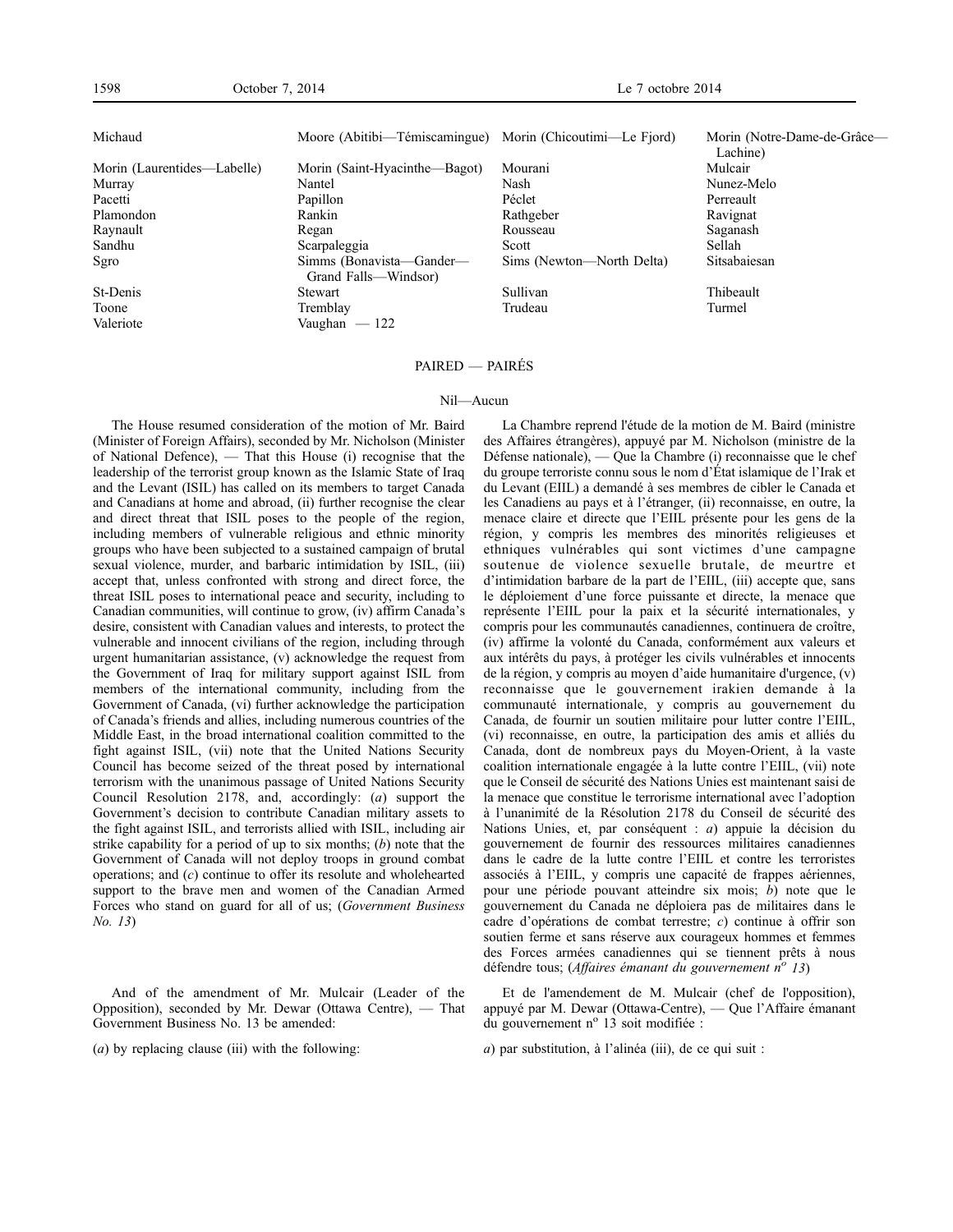"(iii) accept that, unless confronted with strong and direct force from capable and enabled local forces, the threat ISIL poses to international peace and security, including to Canadian communities, will continue to grow,"; and

(*b*) by replacing all of the words after the word "accordingly" with the following:

"(*a*) call on the Government to contribute to the fight against ISIL, including military support for the transportation of weapons for a period of up to three months;

(*b*) call on the Government to boost humanitarian aid in areas where there would be immediate, life-saving impact, including contributing to building winterized camps for refugees; and investing in water, sanitation and hygiene, health and education for people displaced by the fighting;

(*c*) call on the Government to provide assistance to investigation and prosecution of war crimes;

(*d*) call on the Government to not deploy the Canadian Forces in combat operations;

(*e*) call on the Government to seek House approval for any extension of the mission, or any involvement of Canadian Forces in Syria;

(*f*) call on the Government to report back on the costs of the mission on a monthly basis to the Standing Committee on Foreign Affairs and International Development; and

(*g*) continue to offer its resolute and wholehearted support to the brave men and women of the Canadian Armed Forces who stand on guard for all of us.".

The debate continued.

## STATEMENTS BY MEMBERS

Pursuant to Standing Order 31, Members made statements.

#### ORAL QUESTIONS

Pursuant to Standing Order 30(5), the House proceeded to Oral Questions.

#### GOVERNMENT ORDERS

The House resumed consideration of the motion of Mr. Baird (Minister of Foreign Affairs), seconded by Mr. Nicholson (Minister of National Defence); (*Government Business No. 13*)

And of the amendment of Mr. Mulcair (Leader of the Opposition), seconded by Mr. Dewar (Ottawa Centre).

The debate continued.

#### PRIVATE MEMBERS' BUSINESS

At 5:30 p.m., pursuant to Standing Order 30(6), the House proceeded to the consideration of Private Members' Business.

*b*) par substitution, aux mots suivant les mots « par conséquent », de ce qui suit :

« *a*) exhorte le gouvernement à contribuer à la lutte contre l'EIIL, y compris par l'affectation de ressources militaires au transport d'armes pour une période d'au plus trois mois;

*b*) exhorte le gouvernement à augmenter l'aide humanitaire dans les domaines où elle peut sauver des vies immédiatement, notamment en appuyant la construction de camps de réfugiés préparés pour l'hiver; et en investissant de manière à répondre aux besoins en eau, en hygiène, en soins de santé et en éducation des personnes déplacées par les combats;

*c*) exhorte le gouvernement à aider à ce que les crimes de guerre commis fassent l'objet d'enquêtes et de poursuites;

*d*) exhorte le gouvernement à ne pas déployer les Forces canadiennes dans le cadre d'opérations de combat;

*e*) exhorte le gouvernent à soumettre à l'approbation de la Chambre toute prolongation de la mission ou utilisation des Forces canadiennes en Syrie;

*f*) exhorte le gouvernement à faire rapport des coûts de la mission chaque mois au Comité permanent des affaires étrangères et du développement international;

*g*) continue d'offrir son appui inconditionnel aux courageux hommes et femmes des Forces armées canadiennes, qui protègent chacun d'entre nous. ».

Le débat se poursuit.

## DÉCLARATIONS DE DÉPUTÉS

Conformément à l'article 31 du Règlement, des députés font des déclarations.

#### QUESTIONS ORALES

Conformément à l'article 30(5) du Règlement, la Chambre procède à la période de questions orales.

#### ORDRES ÉMANANT DU GOUVERNEMENT

La Chambre reprend l'étude de la motion de M. Baird (ministre des Affaires étrangères), appuyé par M. Nicholson (ministre de la Défense nationale); (*Affaires émanant du gouvernement n<sup>o</sup> 13*)

Et de l'amendement de M. Mulcair (chef de l'opposition), appuyé par M. Dewar (Ottawa-Centre).

Le débat se poursuit.

## AFFAIRES ÉMANANT DES DÉPUTÉS

À 17 h 30, conformément à l'article 30(6) du Règlement, la Chambre aborde l'étude des Affaires émanant des députés.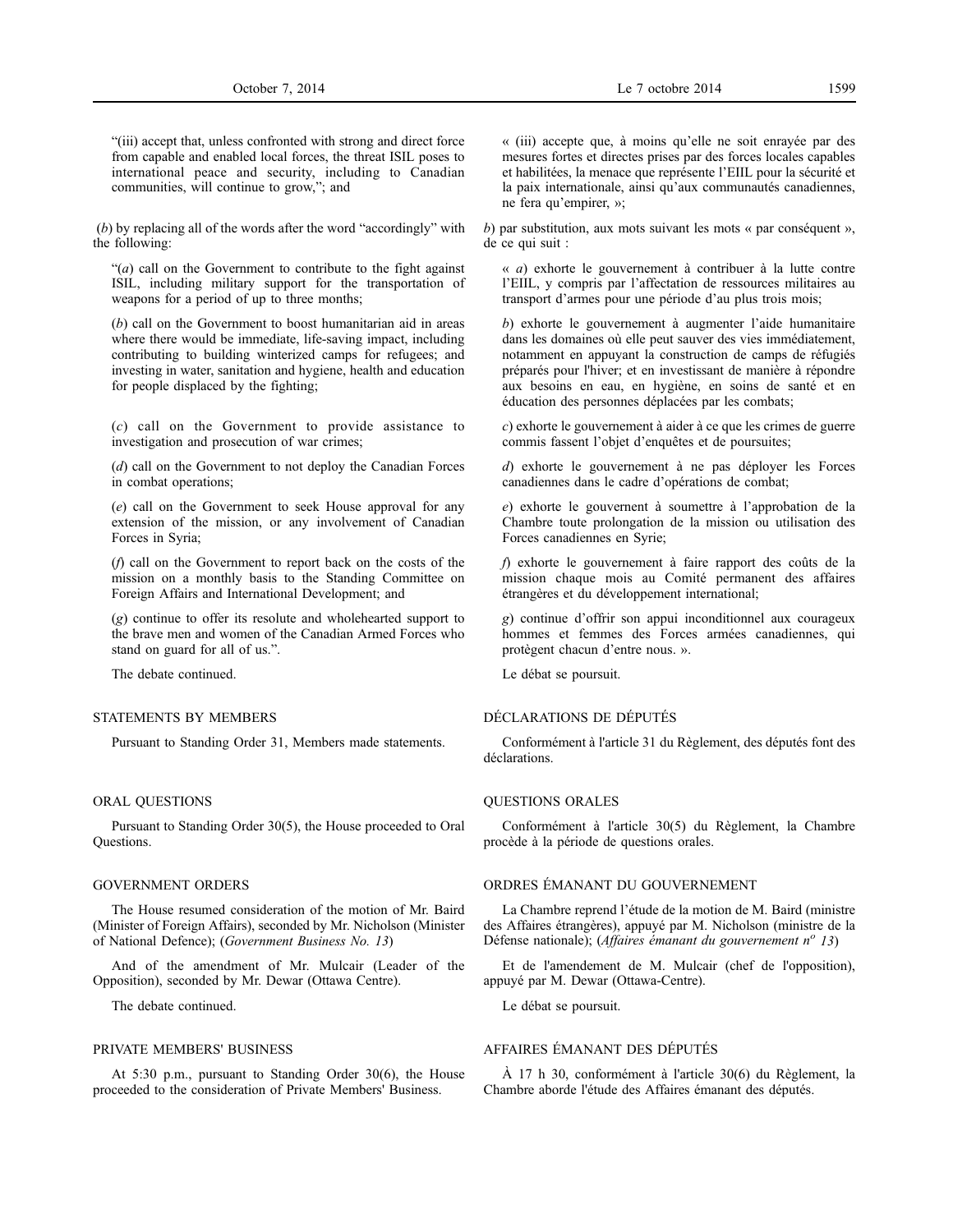The Order was read for the second reading and reference to the Standing Committee on Canadian Heritage of Bill S-218, An Act respecting National Fiddling Day.

Mrs. O'Neill Gordon (Miramichi), seconded by Mr. Weston (Saint John), moved, — That the Bill be now read a second time and referred to the Standing Committee on Canadian Heritage.

Debate arose thereon.

Pursuant to Standing Order 93(1), the Order was dropped to the bottom of the order of precedence on the Order Paper.

#### GOVERNMENT ORDERS

The House resumed consideration of the motion of Mr. Baird (Minister of Foreign Affairs), seconded by Mr. Nicholson (Minister of National Defence); (*Government Business No. 13*)

And of the amendment of Mr. Mulcair (Leader of the Opposition), seconded by Mr. Dewar (Ottawa Centre).

The debate continued.

At 8:00 p.m., pursuant to Standing Order 57, the Speaker interrupted the proceedings.

The question was put on the amendment and it was negatived on the following division:

Il est donné lecture de l'ordre portant deuxième lecture et renvoi au Comité permanent du patrimoine canadien du projet de loi S-218, Loi instituant la Journée nationale du violon traditionnel.

Mme O'Neill Gordon (Miramichi), appuyée par M. Weston (Saint John), propose, — Que le projet de loi soit maintenant lu une deuxième fois et renvoyé au Comité permanent du patrimoine canadien.

Il s'élève un débat.

Conformément à l'article 93(1) du Règlement, l'ordre est reporté au bas de l'ordre de priorité au Feuilleton.

## ORDRES ÉMANANT DU GOUVERNEMENT

La Chambre reprend l'étude de la motion de M. Baird (ministre des Affaires étrangères), appuyé par M. Nicholson (ministre de la Défense nationale); (*Affaires émanant du gouvernement n<sup>o</sup> 13*)

Et de l'amendement de M. Mulcair (chef de l'opposition), appuyé par M. Dewar (Ottawa-Centre).

Le débat se poursuit.

À 20 heures, conformément à l'article 57 du Règlement, le Président interrompt les délibérations.

L'amendement, mis aux voix, est rejeté par le vote suivant :

(Division No. 251 — Vote  $n^{\circ}$  251)

## YEAS: 134, NAYS: 157

## POUR : 134, CONTRE : 157

| YEAS — POUR |  |
|-------------|--|
|             |  |

| Allen (Welland)                         | Andrews                      | Angus                         | Ashton                         |
|-----------------------------------------|------------------------------|-------------------------------|--------------------------------|
| Atamanenko                              | Aubin                        | Ayala                         | Bellavance                     |
| Bennett                                 | Benskin                      | Bevington                     | <b>Blanchette</b>              |
| Blanchette-Lamothe                      | Boivin                       | Borg                          | Boulerice                      |
| Boutin-Sweet                            | Brahmi                       | <b>Brison</b>                 | <b>Brosseau</b>                |
| Byrne                                   | Caron                        | Casey                         | Cash                           |
| Chan                                    | Chicoine                     | Chisholm                      | Choquette                      |
| Christopherson                          | Cleary                       | Comartin                      | Côté                           |
| Crowder                                 | Cullen                       | Cuzner                        | Davies (Vancouver Kingsway)    |
| Davies (Vancouver East)                 | Day                          | Dewar                         | Dionne Labelle                 |
| Donnelly                                | Doré Lefebvre                | Dubé                          | Dubourg                        |
| Duncan (Etobicoke North)                | Duncan (Edmonton—Strathcona) | Dusseault                     | Easter                         |
| Eyking                                  | Foote                        | Fortin                        | Freeland                       |
| Freeman                                 | Fry                          | Garneau                       | Garrison                       |
| Genest                                  | Genest-Jourdain              | Giguère                       | Godin                          |
| Goodale                                 | Gravelle                     | Groguhé                       | Harris (Scarborough Southwest) |
| Harris (St. John's East)                | Hsu                          | Hughes                        | Jacob                          |
| Jones                                   | Julian                       | Kellway                       | Lamoureux                      |
| Lapointe                                | Larose                       | Latendresse                   | Laverdière                     |
| LeBlanc (Beauséjour)                    | LeBlanc (LaSalle—Emard)      | Leslie                        | Liu                            |
| Mai                                     | Marston                      | Martin                        | Masse                          |
| Mathyssen                               | May                          | McCallum                      | McGuinty                       |
| McKay (Scarborough-<br>Guildwood)       | Michaud                      | Moore (Abitibi—Témiscamingue) | Morin (Chicoutimi—Le Fjord)    |
| Morin (Notre-Dame-de-Grâce-<br>Lachine) | Morin (Laurentides—Labelle)  | Morin (Saint-Hyacinthe—Bagot) | Mourani                        |
| Mulcair                                 | Murray                       | Nantel                        | Nash                           |
| Nicholls                                | Nunez-Melo                   | Pacetti                       | Papillon                       |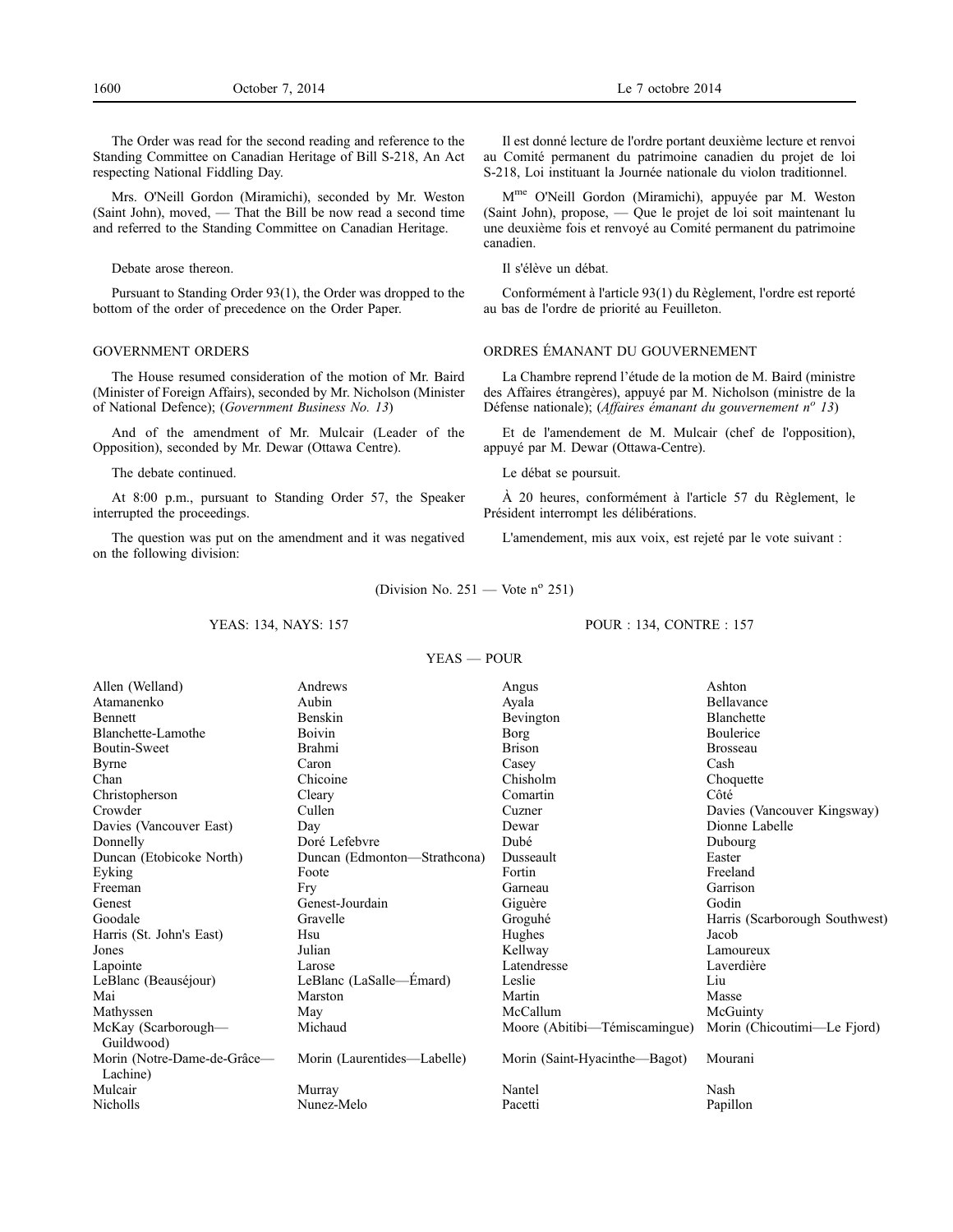Sgro Simms (Bonavista—Gander— Grand Falls—Windsor) Toone Tremblay Tremblay Trudeau Turmel Valeriote Vaughan — 134

Patry **Péclet** Perreault Perreault Perreault Perreault Perreault Perreault Perreault Perreault Perreault Perreault Per Plamondon Quach Rankin Ravignat Raynault Regan Rousseau Saganash Sandhu Scarpaleggia Scott Sellah Sims (Newton—North Delta) Sitsabaiesan St-Denis Stewart Stewart Sullivan Sullivan Thibeault

# NAYS — CONTRE

Ablonczy Adams Adler Aglukkaq Albas Albrecht Alexander Alexander Allen (Tobique—Mactaquac)<br>Allison Ambler Ambrose Ambrose Anders Allison Ambler Ambrose Anders Anderson Armstrong Aspin Baird Barlow Bateman Bateman Benoit Benoit Bergen Bernier Bezan Block Block Block Block Block Block Block Boughen Braid Braid Breitkreuz Brown (Leeds—Grenville)<br>Brown (Newmarket—Aurora) Brown (Barrie) Bruinooge Bruinooge Butt Brown (Newmarket—Aurora) Brown (Barrie) Bruinooge Butt<br>
Calandra Calmichael Calandra Carmichael Calmichael Calandra Carmichael Calandra Calkins Cannan Carmichael Carrie Chisu Chisu Chong Chong Clement Crockatt Daniel Davidson Dechert Del Mastro Devolin Dreeshen Duncan (Vancouver Island North) Dykstra Falk Fantino Fast Findlay (Delta—Richmond East) Finley (Haldimand—Norfolk) Fletcher Galipeau Gallant Gill Gill Glover Goguen Goldring Goodyear Gosal Gourde Grewal Harper Harper Harper Harper Harper Harper Harper Harper Harper Harper Harper Harper Holder Holder Holder<br>Herbeck Holder Holder Hayes Hillyer Hoback Holder Hyer James James Kamp (Pitt Meadows—Maple Ridge—Mission) Keddy (South Shore—St. Margaret's)<br>Komarnicki Kenney (Calgary Southeast) Kent Kerr Kerr Kent Kenney (Calgary Southeast) Kent Kenney (Calgary Southeast) Kent Kramp (Prince Edward—Hastings) Leef Leitch Leitch Lemieux Leung Lizon Lobb Lukiwski Lunney MacKay (Central Nova) MacKenzie Maguire Maguire Mayes<br>McColeman MacKenzie McLeod Menegakis Miller McColeman McLeod Menegakis Miller Moore (Port Moody—Westwood —Port Coquitlam) Moore (Fundy Royal) Nicholson Norlock Obhrai O'Neill Gordon Opitz O'Toole Paradis Payne Poilievre Raitt Rajotte Rathgeber Reid Rempel Richards Rickford Ritz Saxton Schellenberger Seeback Shea Shea Shipley Shea Shipley Shea Shipley Shea Shipley Shea Sheares Shea Sheares Shea<br>Shory Sheares Sheares Sheares Sheares Sheares Sheares Sheares Sheares Sheares Sheares Sheares Sheares Sheares Shory Smith Shory Smith Sopuck Sorenson Stanton Storseth Strahl Strahl Sweet Tilson Toet Trost Trottier Truppe Uppal Valcourt Van Kesteren Van Loan Vellacott Wallace Warawa Warkentin Watson Weston (West Vancouver— Sunshine Coast—Sea to Sky Country) Weston (Saint John) Wilks Williamson Wong Woodworth Yelich Young (Oakville) Young (Vancouver South) Yurdiga  $Zimmer - 157$ 

Nil—Aucun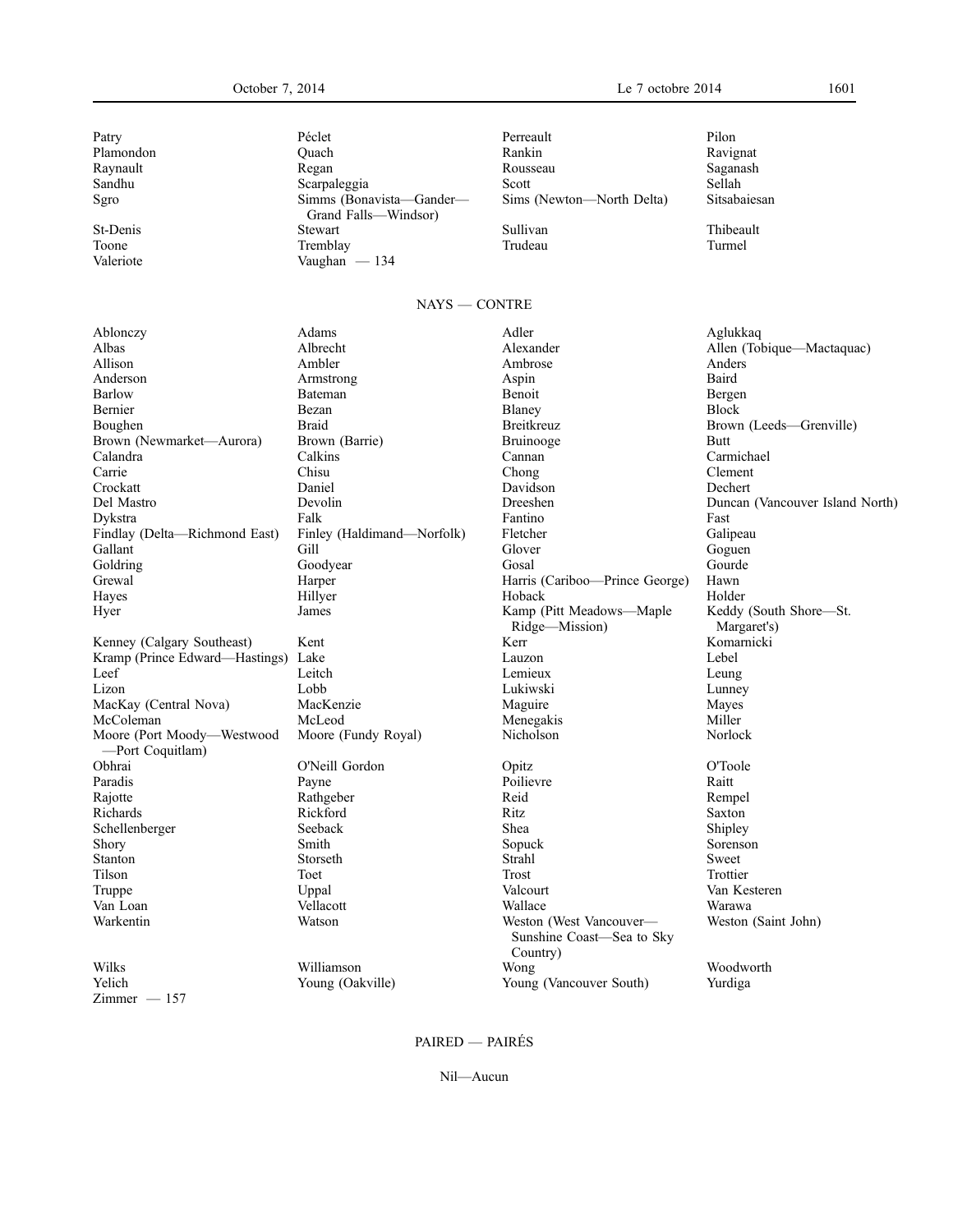The question was put on the main motion and it was agreed to on the following division:

La motion principale, mise aux voix, est agréée par le vote suivant :

(Division No. 252 — Vote  $n^{\circ}$  252)

# YEAS: 157, NAYS: 134

POUR : 157, CONTRE : 134

YEAS — POUR

| Ablonczy                            | Adams                      | Adler                                                            | Aglukkaq                        |
|-------------------------------------|----------------------------|------------------------------------------------------------------|---------------------------------|
| Albas                               | Albrecht                   | Alexander                                                        | Allen (Tobique-Mactaquac)       |
| Allison                             | Ambler                     | Ambrose                                                          | Anders                          |
| Anderson                            | Armstrong                  | Aspin                                                            | Baird                           |
| Barlow                              | Bateman                    | Benoit                                                           | Bergen                          |
| Bernier                             | Bezan                      | Blaney                                                           | <b>Block</b>                    |
| Boughen                             | <b>Braid</b>               | Breitkreuz                                                       | Brown (Leeds-Grenville)         |
| Brown (Newmarket-Aurora)            | Brown (Barrie)             | Bruinooge                                                        | <b>Butt</b>                     |
| Calandra                            | Calkins                    | Cannan                                                           | Carmichael                      |
| Carrie                              | Chisu                      | Chong                                                            | Clement                         |
| Crockatt                            | Daniel                     | Davidson                                                         | Dechert                         |
| Del Mastro                          | Devolin                    | Dreeshen                                                         | Duncan (Vancouver Island North) |
| Dykstra                             | Falk                       | Fantino                                                          | Fast                            |
| Findlay (Delta-Richmond East)       | Finley (Haldimand—Norfolk) | Fletcher                                                         | Galipeau                        |
| Gallant                             | Gill                       | Glover                                                           | Goguen                          |
| Goldring                            | Goodyear                   | Gosal                                                            | Gourde                          |
| Grewal                              | Harper                     | Harris (Cariboo-Prince George)                                   | Hawn                            |
| Hayes                               | Hillyer                    | Hoback                                                           | Holder                          |
| Hyer                                | James                      | Kamp (Pitt Meadows-Maple                                         | Keddy (South Shore-St.          |
|                                     |                            | Ridge-Mission)                                                   | Margaret's)                     |
| Kenney (Calgary Southeast)          | Kent                       | Kerr                                                             | Komarnicki                      |
| Kramp (Prince Edward-Hastings) Lake |                            | Lauzon                                                           | Lebel                           |
| Leef                                | Leitch                     | Lemieux                                                          | Leung                           |
| Lizon                               | Lobb                       | Lukiwski                                                         | Lunney                          |
| MacKay (Central Nova)               | MacKenzie                  | Maguire                                                          | Mayes                           |
| McColeman                           | McLeod                     | Menegakis                                                        | Miller                          |
| Moore (Port Moody-Westwood          | Moore (Fundy Royal)        | Nicholson                                                        | Norlock                         |
| -Port Coquitlam)                    |                            |                                                                  |                                 |
| Obhrai                              | O'Neill Gordon             | Opitz                                                            | O'Toole                         |
| Paradis                             | Payne                      | Poilievre                                                        | Raitt                           |
| Rajotte                             | Rathgeber                  | Reid                                                             | Rempel                          |
| Richards                            | Rickford                   | Ritz                                                             | Saxton                          |
| Schellenberger                      | Seeback                    | Shea                                                             | Shipley                         |
| Shory                               | Smith                      | Sopuck                                                           | Sorenson                        |
| Stanton                             | Storseth                   | Strahl                                                           | Sweet                           |
| Tilson                              | Toet                       | Trost                                                            | Trottier                        |
| Truppe                              | Uppal                      | Valcourt                                                         | Van Kesteren                    |
| Van Loan                            | Vellacott                  | Wallace                                                          | Warawa                          |
| Warkentin                           | Watson                     | Weston (West Vancouver-<br>Sunshine Coast-Sea to Sky<br>Country) | Weston (Saint John)             |
| Wilks                               | Williamson                 | Wong                                                             | Woodworth                       |
| Yelich                              | Young (Oakville)           | Young (Vancouver South)                                          | Yurdiga                         |
| $Zimmer - 157$                      |                            |                                                                  |                                 |
|                                     |                            |                                                                  |                                 |
| $NAYS = CONTRE$                     |                            |                                                                  |                                 |

Allen (Welland) Andrews Angus Ashton Atamanenko Aubin Ayala Bellavance Bennett Benskin Benskin Bevington Blanchette Blanchette-Lamothe Boivin Borg Boulerice Boutin-Sweet Brahmi Borg Brosseau Brosseau Boutin-Sweet Brahmi Brison Brossex Brahmi Brison Brossex Brossex Brossex Brossex Brossex Brossex Brossex Brossex Brossex Brossex Brossex Brossex Brossex Brossex Brossex Brossex Brossex Brossex Brossex Brossex Brossex Bross Byrne Caron Casey Cash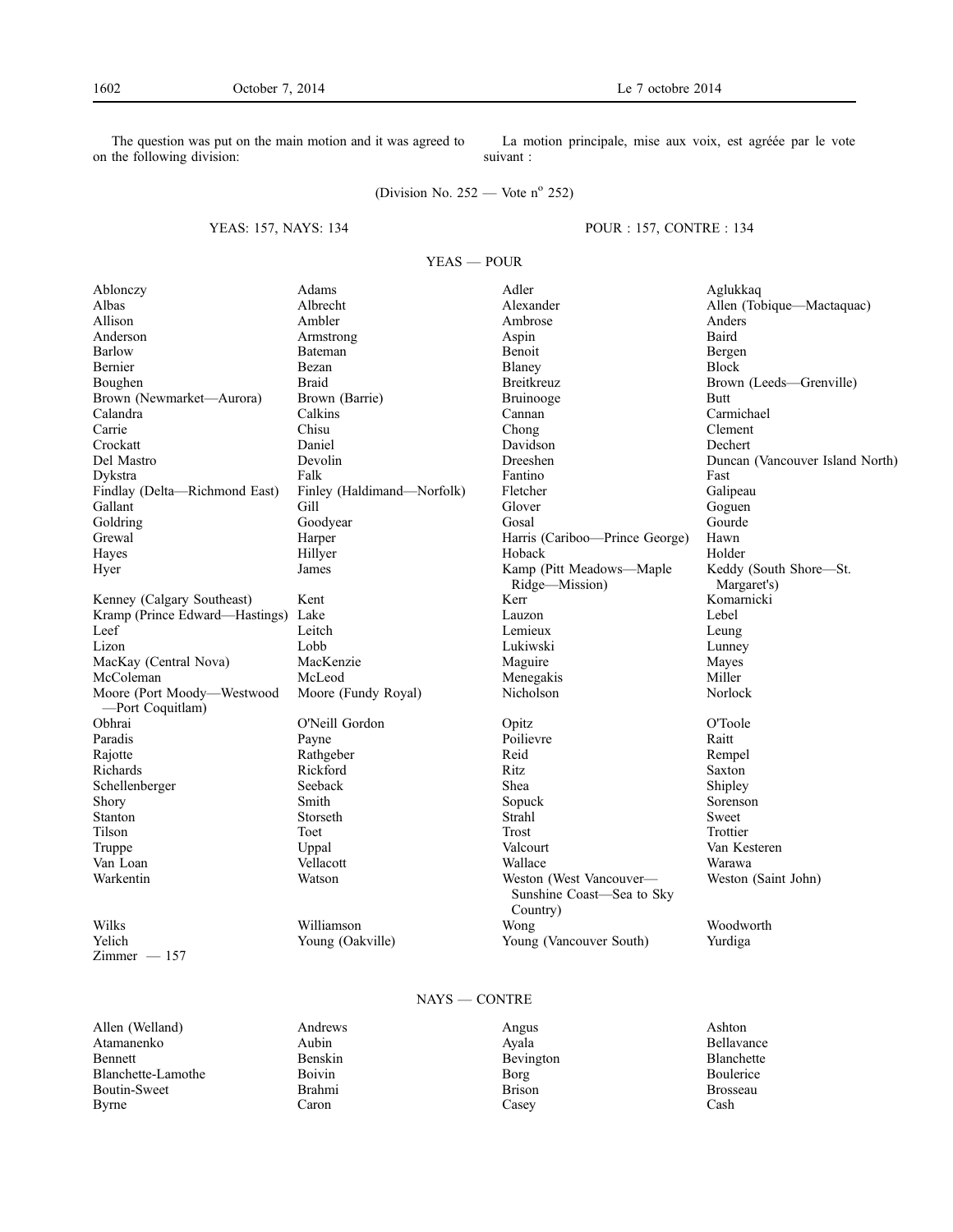| Chan                                    | Chicoine                                         | Chisholm                      | Choquette                      |
|-----------------------------------------|--------------------------------------------------|-------------------------------|--------------------------------|
| Christopherson                          | Cleary                                           | Comartin                      | Côté                           |
| Crowder                                 | Cullen                                           | Cuzner                        | Davies (Vancouver Kingsway)    |
| Davies (Vancouver East)                 | Day                                              | Dewar                         | Dionne Labelle                 |
| Donnelly                                | Doré Lefebvre                                    | Dubé                          | Dubourg                        |
| Duncan (Etobicoke North)                | Duncan (Edmonton—Strathcona)                     | Dusseault                     | Easter                         |
| Eyking                                  | Foote                                            | Fortin                        | Freeland                       |
| Freeman                                 | Fry                                              | Garneau                       | Garrison                       |
| Genest                                  | Genest-Jourdain                                  | Giguère                       | Godin                          |
| Goodale                                 | Gravelle                                         | Groguhé                       | Harris (Scarborough Southwest) |
| Harris (St. John's East)                | Hsu                                              | Hughes                        | Jacob                          |
| Jones                                   | Julian                                           | Kellway                       | Lamoureux                      |
| Lapointe                                | Larose                                           | Latendresse                   | Laverdière                     |
| LeBlanc (Beauséjour)                    | LeBlanc (LaSalle—Émard)                          | Leslie                        | Liu                            |
| Mai                                     | Marston                                          | Martin                        | Masse                          |
| Mathyssen                               | May                                              | McCallum                      | McGuinty                       |
| McKay (Scarborough—<br>Guildwood)       | Michaud                                          | Moore (Abitibi—Témiscamingue) | Morin (Chicoutimi—Le Fjord)    |
| Morin (Notre-Dame-de-Grâce-<br>Lachine) | Morin (Laurentides—Labelle)                      | Morin (Saint-Hyacinthe—Bagot) | Mourani                        |
| Mulcair                                 | Murray                                           | Nantel                        | Nash                           |
| <b>Nicholls</b>                         | Nunez-Melo                                       | Pacetti                       | Papillon                       |
| Patry                                   | Péclet                                           | Perreault                     | Pilon                          |
| Plamondon                               | Quach                                            | Rankin                        | Ravignat                       |
| Raynault                                | Regan                                            | Rousseau                      | Saganash                       |
| Sandhu                                  | Scarpaleggia                                     | Scott                         | Sellah                         |
| Sgro                                    | Simms (Bonavista—Gander—<br>Grand Falls—Windsor) | Sims (Newton—North Delta)     | Sitsabaiesan                   |
| St-Denis                                | <b>Stewart</b>                                   | Sullivan                      | Thibeault                      |
| Toone                                   | Tremblay                                         | Trudeau                       | Turmel                         |
| Valeriote                               | Vaughan $-134$                                   |                               |                                |

## PAIRED — PAIRÉS

Nil—Aucun

## RETURNS AND REPORTS DEPOSITED WITH THE CLERK OF THE HOUSE

Pursuant to Standing Order 32(1), a paper deposited with the Clerk of the House was laid upon the Table as follows:

— by Mr. Oliver (Minister of Finance) — Report of the Financial Consumer Agency of Canada, together with the Auditors' Report, for the fiscal year ended March 31, 2014, pursuant to the Financial Consumer Agency of Canada Act, S.C. 2001, c. 9, s. 34. — Sessional Paper No. 8560-412-797-02. (*Pursuant to Standing Order 32(5), permanently referred to the Standing Committee on Finance*)

## PETITIONS FILED WITH THE CLERK OF THE HOUSE

Pursuant to Standing Order 36, petitions certified correct by the Clerk of Petitions were filed as follows:

— by Mr. Saxton (North Vancouver), one concerning China (No. 412-4237);

## ÉTATS ET RAPPORTS DÉPOSÉS AUPRÈS DE LA GREFFIÈRE DE LA CHAMBRE

Conformément à l'article 32(1) du Règlement, un document remis à la Greffière de la Chambre est déposé sur le Bureau de la Chambre comme suit :

— par M. Oliver (ministre des Finances) — Rapport de l'Agence de la consommation en matière financière du Canada, ainsi que le rapport des vérificateurs y afférent, pour l'exercice terminé le 31 mars 2014, conformément à la Loi sur l'Agence de la consommation en matière financière du Canada, L.C. 2001, ch. 9, art. 34. — Document parlementaire nº 8560-412-797-02. (*Conformément à l'article 32(5) du Règlement, renvoi en permanence au Comité permanent des finances*)

## PÉTITIONS DÉPOSÉES AUPRÈS DE LA GREFFIÈRE DE LA **CHAMBRE**

Conformément à l'article 36 du Règlement, des pétitions certifiées correctes par le greffier des pétitions sont déposées :

— par M. Saxton (North Vancouver), une au sujet de la Chine  $(n^{o} 412 - 4237);$